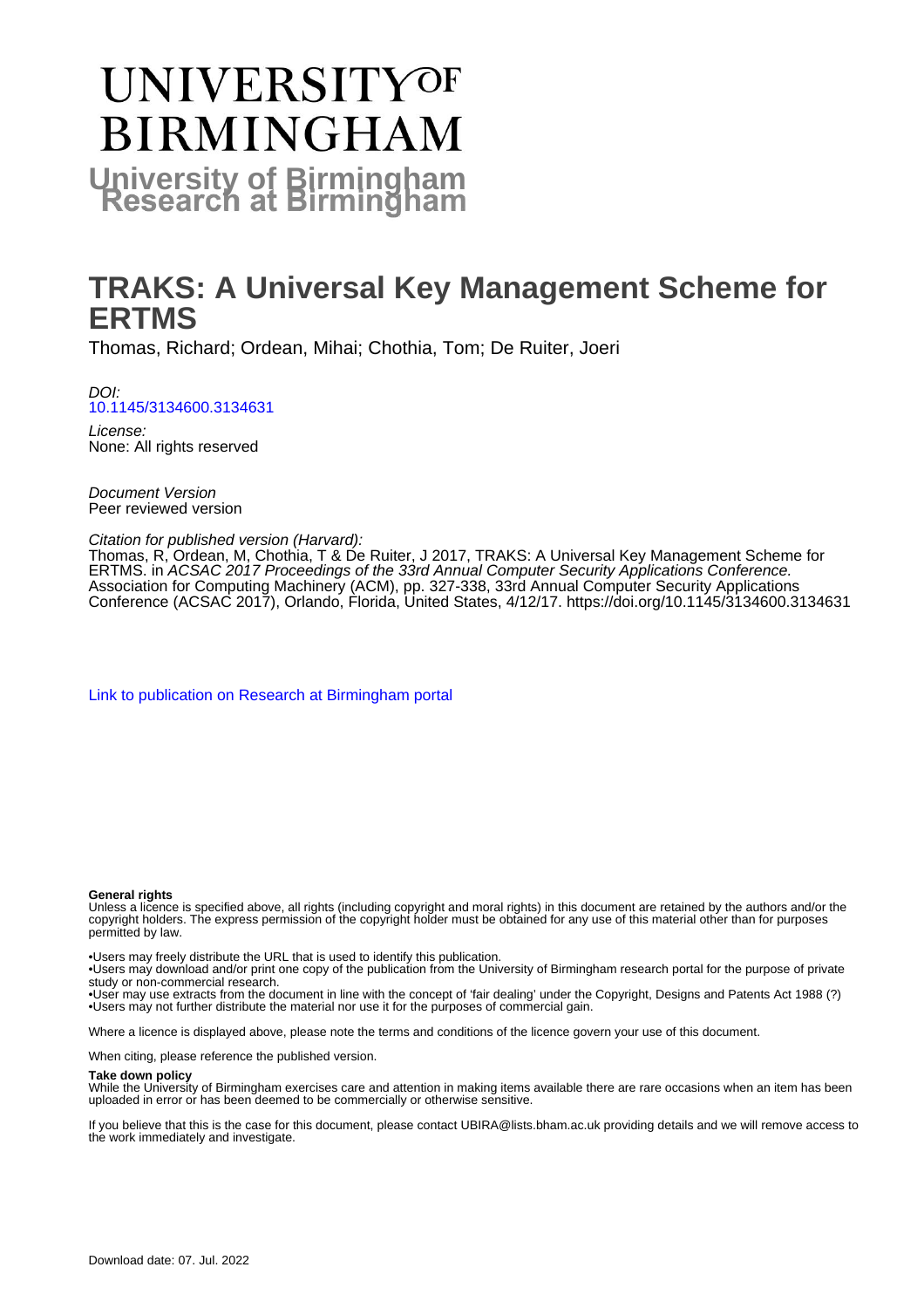### TRAKS: A Universal Key Management Scheme for ERTMS

Richard J. Thomas University of Birmingham Birmingham, UK R.J.Thomas@cs.bham.ac.uk

Tom Chothia University of Birmingham Birmingham, UK T.P.Chothia@cs.bham.ac.uk

#### ABSTRACT

This paper presents a new Key Management and Distribution Scheme for use in the European Rail Traffic Management System (ERTMS). Its aim is to simplify key management and improve cross-border operations through hierarchical partitioning. The current scheme used in ERTMS involves the creation and distribution of 3DES keys to train and trackside entities, which are then used as part of the EuroRadio Protocol to provide message authentication. This results in the distribution of tens of thousands of keys using portable media, a prohibitively high burden on management and resourcing. We present a symmetric key solution, TRAKS, which has the benefit of being backwards compatible with the current ERTMS standard and being post-quantum secure. This new scheme reduces the number of cryptographic keys in circulation, and maintains the current security model. We achieve this by dynamically deriving unique keys from a shared secret, i.e. the line secret, which is combined with IDs of trains, and of signalling equipment. In addition to providing better key management, our scheme also adds authentication to the location data provided by EuroBalises.

#### CCS CONCEPTS

•Security and privacy  $\rightarrow$  Key management; Hash functions and message authentication codes; Authorization; Mobile and wireless security;

#### 1 INTRODUCTION

In any Industrial Control System (ICS) that has safety-critical functionality, it is important for any message to be authenticated in order to ensure that the message came from a genuine entity who had appropriate authorisation to send that message, and to detect malicious modifications by an attacker.

The European Rail Traffic Management System (ERTMS) is a safety-critical ICS which provides a suite of protocols used to deliver

ACSAC 2017, San Juan, PR, USA

© 2017 Copyright held by the owner/author(s). Publication rights licensed to ACM.  $978 - 1 - 4503 - 5345 - 8/17/12$ . . \$15.00 DOI: 10.1145/3134600.3134631

Mihai Ordean University of Birmingham Birmingham, UK M.Ordean@cs.bham.ac.uk

> Joeri de Ruiter Radboud University Nijmegen, NL joeri@cs.ru.nl

a modern train management and signalling platform $^1$  $^1$ . This standard is designed with the intention to enable trains to interoperate across borders and optimise the running operation of railways. At present, the system is being rolled out across Europe and also on highspeed lines around the world. ERTMS is defined as a protocol stack formed of the following three layers: GSM-R [\[9\]](#page-12-0), EuroRadio and the Application Layer Protocol. The EuroRadio and the Application Layer Protocol form ETCS, the European Train Control System [\[16\]](#page-12-1). GSM-R, a rail-specific variant of the GSM protocol, is used for communications between the train and trackside infrastructure such as radio block controllers (RBCs), i.e. the trackside components that manage trains in a geographical area. RBCs are responsible for issuing 'movement authorities', messages which permit a train to move a specific distance at a given speed, and managing safe train movement in a geographic region of approximately 70km. Trains periodically provide location updates and the RBC would respond with an updated movement authority. The EuroRadio protocol layer provides authentication and integrity of the communication using cryptographic MACs. Messages which have a valid MAC (or are from a carefully selected subset of messages that may be sent at a high priority and not requiring a MAC) are passed to the application layer. The Application Layer Protocol [\[6\]](#page-12-2) is a stateful protocol that defines the ERTMS message standard and additionally implements checks that help prevent message replays.

EuroBalises are devices placed between the tracks, typically in groups of two or three, which are read by a train passing over them. The train trusts the EuroBalise to provide accurate location (rather than using GPS) and track profile data, which can include speed limits, gradients and tilt profiles. Currently, the balise data is validated using a CRC code, which is publicly known [\[21\]](#page-12-3), and is only for error detection but does not provide any integrity protection.

The current ERTMS standard [\[18\]](#page-12-4) states that key provisioning and management should be done based on geographical domains (e.g. Great Britain), where each domain has a Key Management Centre (KMC) which is responsible for key generation and management for that domain. Additionally, the KMC also defines procedures to install the keys on train on-board units (OBUs) and RBCs. Throughout the paper we will interchangeably use the terms train and OBU to refer to trains. The current procedure requires that keys for an OBU or from an RBC are generated by the KMCs following a request from a vendor (e.g. Siemens). After generation, the keys for

Permission to make digital or hard copies of all or part of this work for personal or classroom use is granted without fee provided that copies are not made or distributed for profit or commercial advantage and that copies bear this notice and the full citation on the first page. Copyrights for components of this work owned by others than the  $\,$ author(s) must be honored. Abstracting with credit is permitted. To copy otherwise, or republish, to post on servers or to redistribute to lists, requires prior specific permission and/or a fee. Request permissions from permissions@acm.org.

<span id="page-1-0"></span><sup>1</sup>[hp://www.ertms.net](http://www.ertms.net)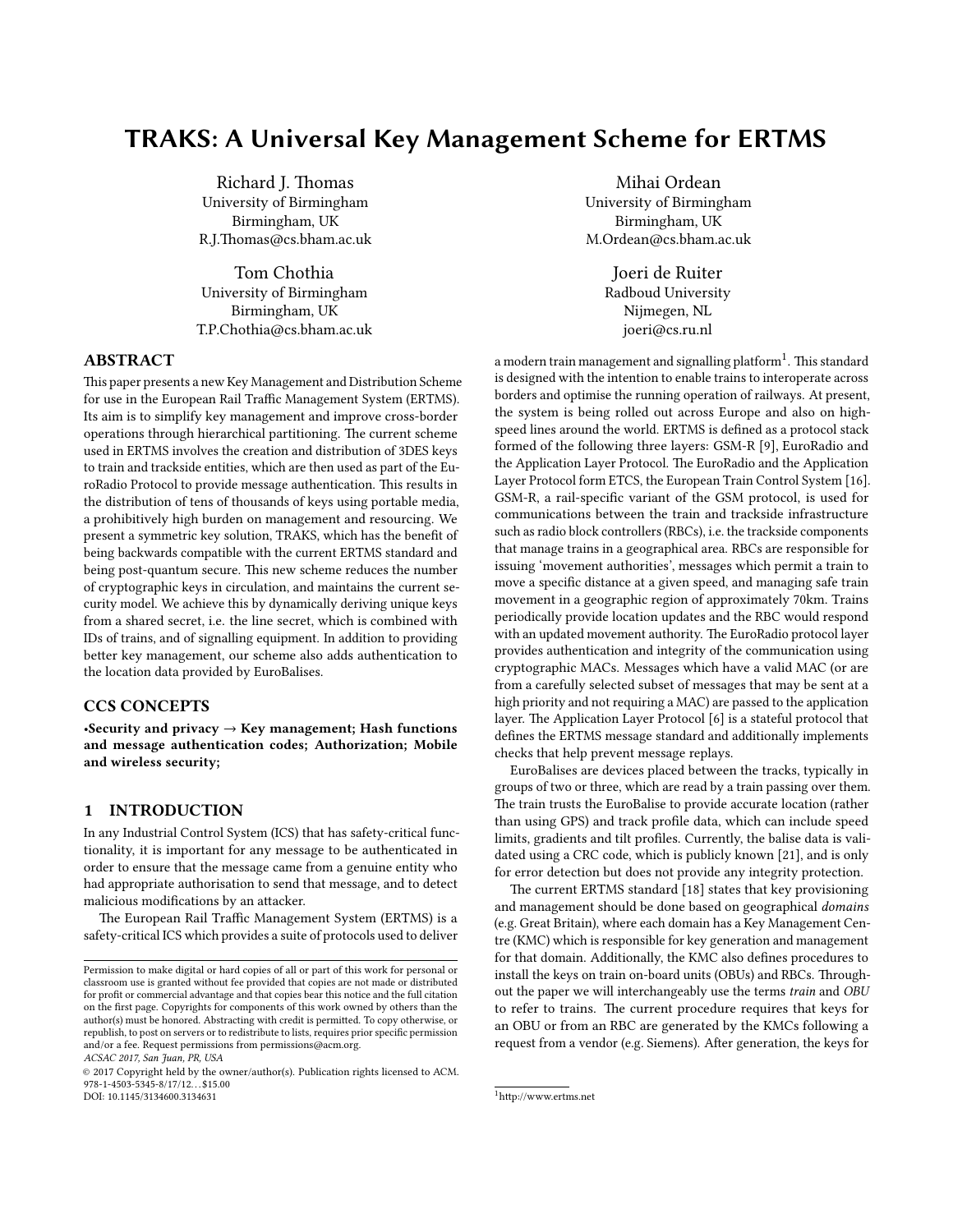ACSAC 2017, December 4–8, 2017, San Juan, PR, USA Richard J. Thomas, Mihai Ordean, Tom Chothia, and Joeri de Ruiter

the requesting OBU or RBC are sent in the clear on portable media devices [\[19\]](#page-12-5), to be installed.

This setup is highly inefficient; using portable media devices to move keys greatly increases the risk of compromise, especially due to the fact that keys on the device are stored in cleartext. Additionally, this makes deployment and management of keys difficult (i.e. in order to update a key for an RBC, an engineer needs to physically travel to the RBC's location in order to install the key on the portable media device). Informal discussions with rail systems managers have highlighted that insecure strategies like (i) provisioning all (OBU, RBC) key pairs to each OBU and RBC, or simply (ii) having KMCs extend the life of keys when they are due to expire are used in practice. Cross-border operation is also challenging as keys need to be shared between geographical domains that are managed by different KMCs. Under the current scheme, additional burden is placed on the foreign KMC operators (KMC owners who are outside of the 'home domain' that the train is registered). Whenever a new OBU is to operate in their domain, they are required to establish the appropriate keys to hand to the 'home' KMC, but they also have to send an engineer to each of their RBCs to install the necessary keys. In the case of a progressive national deployment, this burden is high.

ICS environments are also designed with a long lifespan as a key feature. Any solutions presented must consider issues such as post-quantum security, where quantum computers could render some encryption schemes insecure. It should, however, be noted that there are current efforts by NIST and ETSI to standardise post-quantum cryptography. The time required to standardise this, though, is past the intended start of ERTMS national deployment. For example in the United Kingdom, Crossrail and the East Coast mainline are expected to be complete by 2021.

In this paper, we give a formal definition of the security of the ERTMS key generation. We continue by proposing a new key management scheme for ERTMS comprised of a key generation scheme, which introduces line secrets to enforce an operational permissions model, and, when combined with the train ID and RBC ID produces a key which can be used in the EuroRadio protocol to negotiate a session key for message MACs, and its corresponding key distribution protocol. Our solution is backwards-compatible with the current scheme allowing infrastructure managers to progressively implement it into the standard.

#### 1.1 Contributions

This paper proposes TRAKS (Train and RBC Authenticated Key Scheme), a key management scheme for ERTMS. Our main focus with TRAKS is to reduce the management overhead, i.e. physically transport keys on portable media devices, an inefficient process which has lead to insecure practices, while maintaining the same flexibility and security for the keys. As such, our contributions are as follows:

(1) Unified ERTMS Key Management and Distribution Protocol. The TRAKS key management scheme is designed to generate message authentication keys for communications between OBUs and RBCs, and for communications between OBU and balises.

- $(2)$  Reduced deployment overhead. The TRAKS scheme provides support for dynamic key generation using pseudorandom functions (PRFs) and a shared secret. The method of producing long-term keys removes the need to physically access RBC after deployment (RBCs are still provisioned with a secret during deployment).
- (3) Backwards compatible and post-quantum secure. Our protocol is designed using symmetric key cryptography in a way that allows it to be fully backwards compatible with the current scheme used by ERTMS. This makes it possible to gradually roll out this scheme in existing systems. Additionally, TRAKS uses post-quantum secure PRFs to derive keys.
- (4) Security analysis. To our knowledge, we provide the first security definition for the key generation protocol in ERTMS. We also prove that TRAKS is at least as secure as the current scheme while providing all additional benefits with respect to key management.

Issues with the existing ERTMS scheme and related work are discussed in Section [2.](#page-2-0) We then provide a high-level overview and intuition of the current offline ERTMS scheme and TRAKS in Section [3.](#page-3-0) In Section [4,](#page-5-0) we provide a generic formalism of the offline ERTMS scheme, followed by our scheme, TRAKS, in Section [5.](#page-5-1) A security analysis is provided in Section [6.](#page-7-0) We discuss the key management lifecycle and distribution in Sections [7](#page-8-0) and [8](#page-9-0) respectively. Example applications of the scheme, showing its universal application in ERTMS, including EuroBalises (EBs) are presented in Section [9,](#page-10-0) and we conclude in Section [10.](#page-11-0)

#### <span id="page-2-0"></span>2 BACKGROUND AND RELATED WORK

Currently, ERTMS Key Management is defined as two standards, one offline, and a proposed online scheme [\[19,](#page-12-5) [20\]](#page-12-6). Some past work has looked at ERTMS Key Management, for example in [\[7,](#page-12-7) [8\]](#page-12-8), where ERTMS was taken as a case study in assessing the protection of critical infrastructure, with an introduction to a proposed ERTMS key management hierarchy, and study of the use of symmetric and public key cryptography and their applicability to the problem. They advocate symmetric key solutions over public key solutions. Pépin and Vigliotti [[12\]](#page-12-9) perform an analysis of ERTMS Key Management from a cryptographic perspective, identifying that the current scheme will fail when 3DES may be feasibly broken, but do not make any recommendations on how to amend the scheme other than a change in cryptographic algorithms.

Since the development of the offline scheme and the introduction of the ETCS Level 3 baselines, an online solution has been proposed in [\[20\]](#page-12-6). This involves the introduction of a PKI in which certificates and keys are issued to trains and RBCs, where they can then communicate with the Key Management Centre. This, however, relies on the assumption that GSM-R bandwidths are capable of these communications, and rely on the upgrade to GPRS support, which is not currently ratified for use in ERTMS. The move to an online scheme would be disruptive for infrastructure managers. The only benefit of this scheme it is that an engineer does not have to interact with the train or RBC after initial setup, with the exception of maintenance periods. Furthermore, the management of a large-scale PKI for cross-border operation would become a burden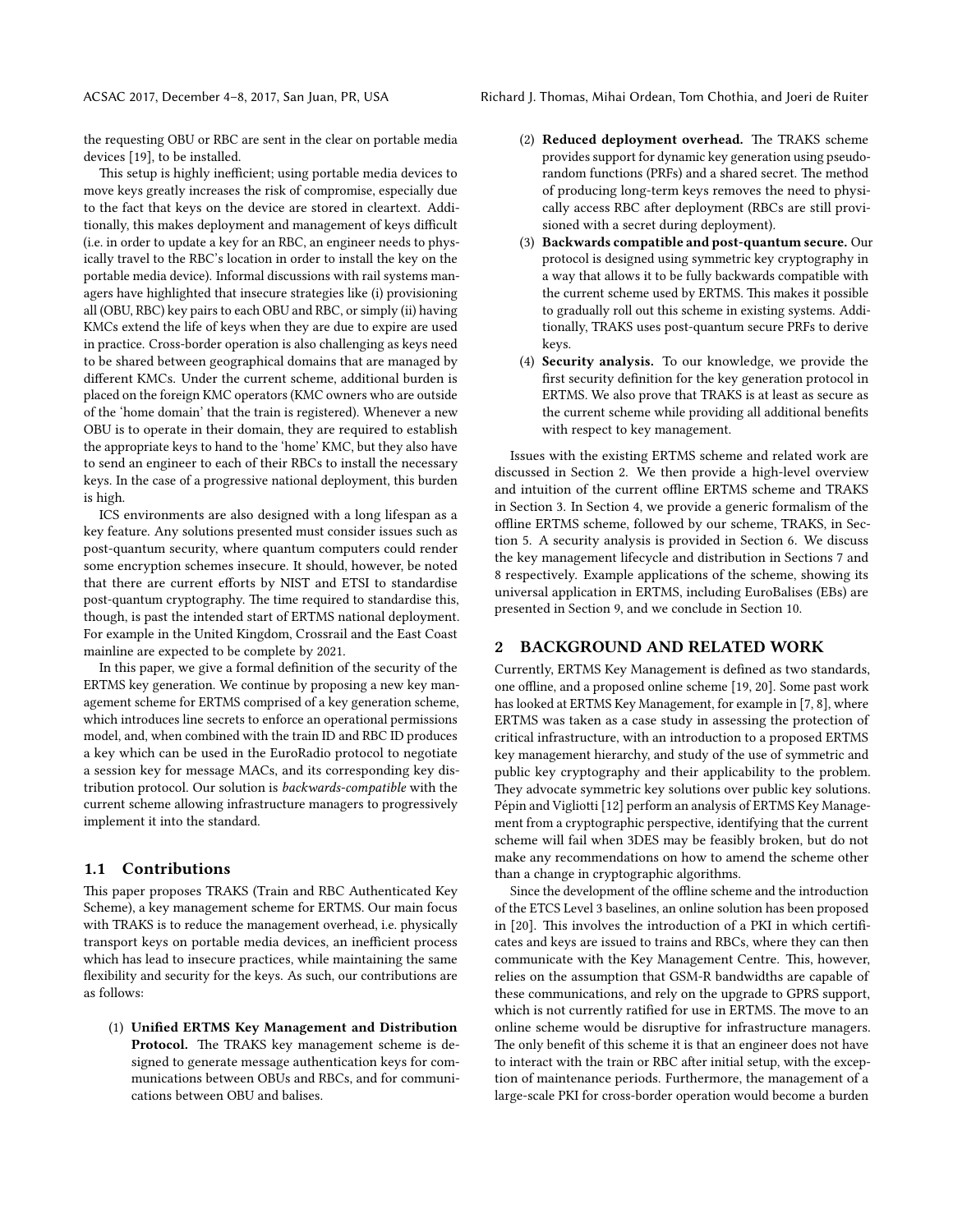as all trains and RBCs will be required to regularly contact all key management centres they are entitled to use to update their certificates and keys. With the limiting bandwidths available by GSM-R, this is not a feasible solution, and places significant overheads on the train owner and infrastructure manager, especially given the long lifespan of ERTMS will limit the cryptographic primitives that can be used. In a post-quantum world, however, with the use of public-key cryptography defined in [\[20\]](#page-12-6), the scheme would also not be secure, as it relies on RSA public key encryption. Both the offline and PKI-based schemes retain the same key hierarchy, as presented in Table [1.](#page-4-0)

Different solutions for key management have been proposed in the literature. For example, Biswas proposes a solution with multiple two-party keys and one multi-party key, where base and extended keys are used to exchange keys across a large, static group [\[2\]](#page-12-10). Other schemes, such as the Advanced Access Control System (AACS) [\[10\]](#page-12-11), use pseudo-random functions to generate symmetric keys which are used to derive the necessary keys to decrypt media content. These schemes are, however, not directly applicable to ERTMS, as groups cannot be statically set and they change over time. The AACS scheme is also establishes long-term keys for decryption only and not for the authentication of payloads. Alternative proposals are based on Diffie-Hellman, which is not post-quantum secure [\[11,](#page-12-12) [15\]](#page-12-13).

Several proposals that have been made by the National Infrastructure Managers to specifically improve ERTMS key management  $[1, 3, 13]$  $[1, 3, 13]$  $[1, 3, 13]$  $[1, 3, 13]$  $[1, 3, 13]$ , as the current schemes either lacked definition on key distribution<sup>[2](#page-3-1)</sup> or were not suitable for use. In the case of ProRail and ÖBB, keys are not issued equally, where ProRail tendered a solution which allowed one train to share the same key with many RBCs, in addition to the one train sharing a key with exactly one RBC. For ÖBB, an online scheme was required to distribute keys with RBCs as no standard was available at the time. These solutions, however, whilst compliant with the current standard, should not be deemed secure, as the compromise of one train key would compromise its communications with all RBCs under that scheme. Furthermore, the other solutions advocate the use of public key encryption through its use of RSA, which is not post-quantum secure, with no ratified alternatives for use.

#### <span id="page-3-0"></span>3 ERTMS KEY GENERATION OVERVIEW

Within the current implementation of ERTMS, long-term keys are installed on RBCs and OBUs, which are used to derive a session key using exchanged nonces through the EuroRadio protocol [\[18\]](#page-12-4). This session key is used as the MAC key to authenticate and provide integrity protection of transmitted messages. In this section, we provide an overview of ERTMS and TRAKS Key Generation, before formally defining these schemes in Section [4.](#page-5-0)

In the current ERTMS Key Management scheme, the infrastructure manager allocates a unique key for each RBC-OBU pair. This key is randomly generated by the Key Management Centre, and is encrypted and a MAC is computed for this. This setup is pending changes following a proposed modification which is part of the ETCS Level 3 baseline standard that introduces a PKI, which

allows the trains and RBCs to communicate directly to the KMC over TCP/IP.

The existing and proposed parallel scheme carry significant operational overhead, and both present a security exposure due to the potential to extend the validity of keys. In our solution, we offer a fully backwards-compatible scheme, which allows the KMC to issue keys until such a time that the RBC may be updated to support dynamic key generation. This reduces the overhead on national KMC owners, improves interoperability for cross-border operation, and also reduces the requirement of the home infrastructure manager to go out into the field to install keys on the RBCs for each new entity introduced into the network. Furthermore, the scheme presented in this paper supports the authentication of data on EuroBalises (EBs), such as the current location data. Currently this data is trusted and assumed to be accurate and authentic, but is sent without any form of authentication.

Security Requirements. Under the existing key key management scheme, an implicit permissions model exists: a EuroRadio session cannot be established if there is no cryptographic relationship between two entities denoted by  $id$  and  $id'$ . This is because a key  $km_{id.id'}$  does not exist between them. One benefit of this scheme is that a train cannot be given signalling commands in an area it is not authorised to operate in. An example attack which is prevented is GSM relaying, where the train traffic is redirected to a distant GSM Base Station. Without this permissions model (assuming all keys have been installed), the train would be given the command to move forward until it has reached a balise to provide its location. This could place the train in a potentially unsafe situation.

Informal Attacker Model. In our scheme, we investigate attackers that have the ability to insert keys, intercept keys between the KMC and Train, and intercept keys between the KMC and RBC.

If an attacker is able to install arbitrary keys onto either the train or RBC, it can create a state of disassociation between what the KMC and train/RBC believes is the current set of loaded keys. It is currently not clear in the ERTMS specifications what remediation should take place if a key is attempted to be installed and one already exists. In the case of key interception, once the transport keys, keys which are used to encrypt and provide integrity and authentication of payloads between train/RBC and KMC, are installed onto the train or RBC, the attacker is not able to establish the  $km_{id-id'}$  keys unless they know the appropriate secret used to generate the keys. As the transport keys are installed in plaintext, an attacker who obtains the transport key at the point of manufacture/commissioning is able to intercept all keys between a train or RBC.

We therefore consider an attacker from the Dolev-Yao model, who operates in polynomial time, and is able to monitor communications between the KMC and any train and RBC. In particular, the attacker is also able to send arbitrary messages to any given train, RBC or KMC, and either delay, modify or delete messages being sent between participants. Any proposed solution has to consider the capabilities of such an attacker.

ERTMS Parameters. In the ERTMS System Specifications [\[5\]](#page-12-17), identity variables, known as NID<sub>-C</sub>, are assigned to specific 'zones' of operation, with varying scope, from an entire country to a specific

<span id="page-3-1"></span> $2$ The SUBSET-114 specifications were first released a number of years after SUBSET-037 was released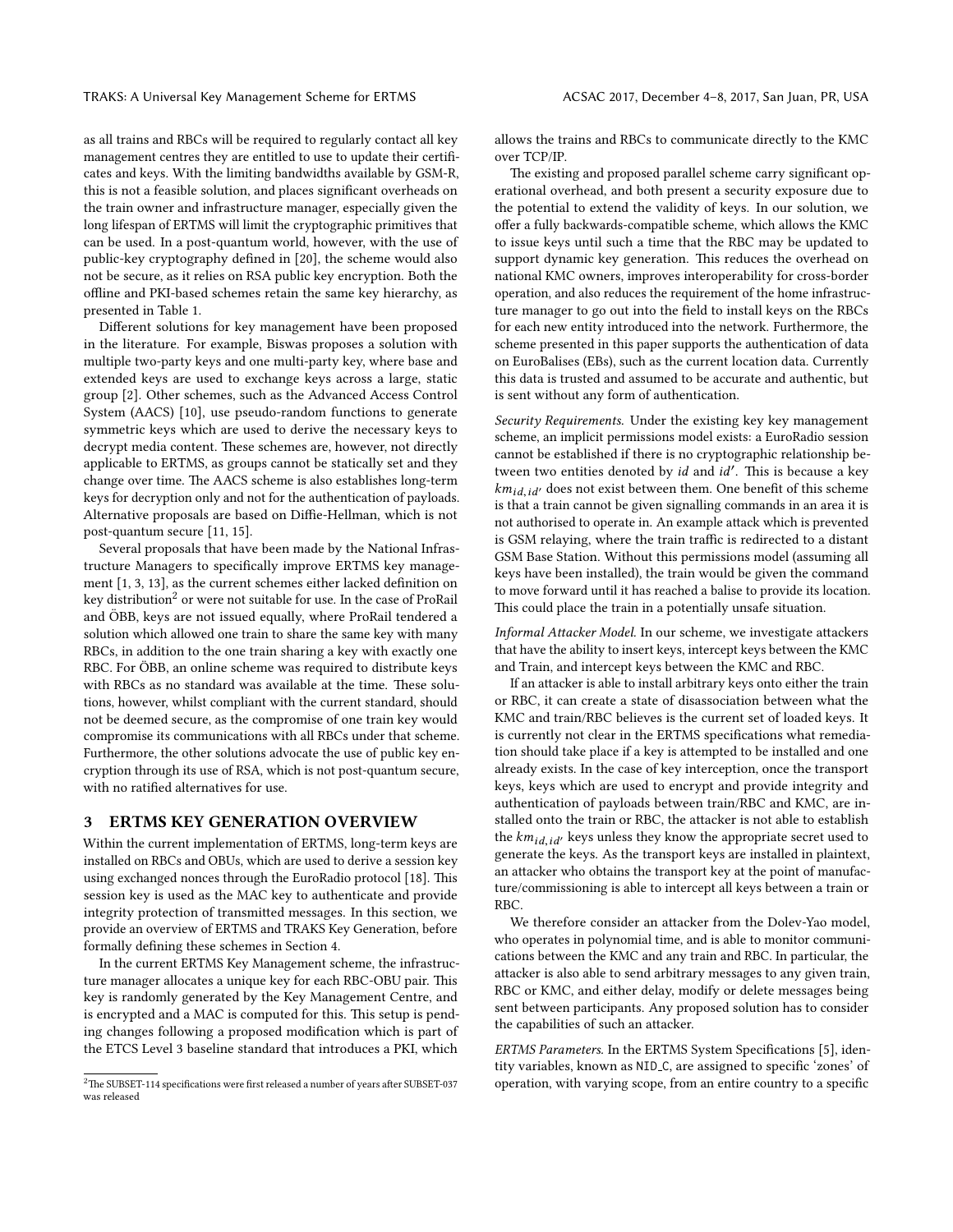<span id="page-4-0"></span>

| <b>ERTMS Entities</b>         | Handshake | <b>MAC</b>      | Encryption |
|-------------------------------|-----------|-----------------|------------|
| $OBU \leftrightarrow RBC$     | $K_{MAC}$ | $KS_{MAC}$      | ×          |
| $RBC \leftrightarrow RBC$     | $K_{MAC}$ | $KS_{MAC}$      | $\times$   |
| $KMC \leftrightarrow RBC/OBU$ | ×         | kt <sub>1</sub> | $\rm kt$   |
| $KMC \leftrightarrow KMC$     | $\times$  | $K-KMC1$        | $K-KMC2$   |

Figure 1: Current ERTMS Key Management Hierarchy [\[17\]](#page-12-18), showing the specific keys used between ERTMS entitles in specific applications: session handshake, message authentication and encryption.

line in a country. These are assigned by a central body, from a pool of available values. We leverage these variables to define a permissions model of where a train is allowed to operate, rather than relying on the direct pairing relationship that the current scheme uses. From this, the infrastructure manager derives a set of keys that are allocated to RBCs in that specific area identified by an NID C. If the infrastructure manager is not in a position to support the full capabilities of dynamic key-derivation at RBC level, they can use the same functions to generate train keys for a RBC. This is done by computing the RBC key, and applying this to the set of train IDs authorised to operate within the NID C. Train IDs and RBC IDs are allocated by the infrastructure manager from a central ERTMS ID database, EDB. The result of this process is a set of keys which are backwards-compatible with the existing ERTMS scheme. We provide an example application of TRAKS in Section [3.1.](#page-4-1)

For national infrastructure managers, this reduces the time taken to allow a train to cross borders, as the pre-requisite step to install keys on the RBC is no longer required, as the RBC is able to derive any key required based on the first EuroRadio message received by the train (where the train ID is provided). Under this model, we also enforce a permissions model, whereby, through partitioning of the rail network, we ensure that keys are not unnecessarily issued, where the operational zones are exactly defined and controlled. Trains may also be reallocated to new areas - in the current scheme, this would rely on an engineer going into the field to install the requisite keys on the train and RBCs, however, under our proposed scheme, TRAKS, this can be managed between the train and key management centre, with no requirement to interact with the RBC.

Current Key Distribution. Key distribution in ERTMS is currently a manual process, where keys are generated by the KMC and then distributed as required in response to a valid request. This set of keys is then accompanied with a separate MAC and encrypted using pre-shared symmetric keys referred to as transport keys. When a new train or RBC is added to the system, however, these transport keys, used to encrypt and authenticate payloads to and from the OBU, RBC and KMC, are installed in cleartext. The compromise of the transport media (e.g. USB stick or CD) would allow an attacker to forge their own valid messages which could compromise safety. Under TRAKS, we propose a new key distribution scheme, whereby

| <b>ERTMS Keys</b>     | Current             | <b>TRAKS</b>                              |
|-----------------------|---------------------|-------------------------------------------|
| NID_C Secret          | X                   | $k$ nid_c                                 |
| RBC Derivation Key    | ×                   | $km_{rid, null}$                          |
| Train Key             | $K_{MAC_{rid,oid}}$ | $km_{rid,oid}$                            |
| <b>Balise Secret</b>  | ×                   | km                                        |
| Balise NID_C Area Key | X                   | $km_{\text{NID} \text{-} \text{C}, null}$ |
| Balise MAC Key        | X                   | $km$ <sub>NID_C, bgid</sub>               |

Figure 2: Proposed TRAKS Key Management Hierarchy. We introduce the new notation used throughout this paper as: a train with OBU ID 3, communicating with an RBC with ID 5 would have the key  $km_{rid5,oid3}$ . Balise MAC Keys are bound by the NID C they are located in and their unique balise group ID, bдid.

trains and RBCs instead generate their own transport keys in such a way that an external attacker would require knowledge of the keys in order to obtain the keying material. In our scheme, we propose a shared key between the key management centre and approved vendors, which is used for vendor-KMC communications. Trains and RBCs have a burnt-in key pair, installed by the vendor which can be used for train/RBC-vendor communications.

In the following we define a framework for ERTMS key generation, outlining the functions run by the Key Management Centre. Using this outline definition, we can define a model of the current ERTMS Key Generation scheme in Algorithm [1](#page-5-2) and TRAKS in Algorithm [2.](#page-6-0) Using these models, it is possible to prove the security of these mathematical models against an attacker, which gives us confidence that our proposed solution does not compromise the security of ERTMS.

<span id="page-4-2"></span>Definition 3.1. An ERTMS key generation scheme KMAC = (SGen, INIT.ID, GEN.KMAC) over a ERTMS id database EDB is a tuple of three polynomial-time algorithms:

- *knid*  $c$  ← SGen(1<sup> $\lambda$ </sup>) : is a probabilistic key generation algorithm run by the KMC. It takes as input a security parameter  $\lambda$ and outputs a random value s of length  $\lambda$ .
- $ID_t \leftarrow \text{INIT.ID}(EDB, t)$ : is a deterministic algorithm run by the KMC to retrieve a set of ids from an ERTMS database. It takes as input a database  $EDB$  and a ERTMS entity type  $t$ and outputs the set of ids corresponding to t. In the current ERTMS standard  $t \in \{OBU, RBC, EB\}.$
- $km_{id, id'} \leftarrow$  GEN.KMAC(*id*, *id'*, *knid\_c*) : is an algorithm run by the KMC to generate a MAC derivation key. It takes as input two ids *id* ∈ *ID<sub>t</sub>* and *id'* ∈ *ID<sub>t'</sub>*, and a secret *knid\_c*, and outputs the key  $km_{id,id'}$  that is used to authenticate communication between  $id$  and  $id'$ .

#### <span id="page-4-1"></span>3.1 TRAKS Application Example

We present a high-level hierarchy of ERTMS Key Management under TRAKS in Figure [3.](#page-5-3) Key management operations which allow trains to operate across borders remain unchanged, with a symmetric pair of keys shared between KMCs. From the current ERTMS scheme, we introduce an intermediary level, leveraging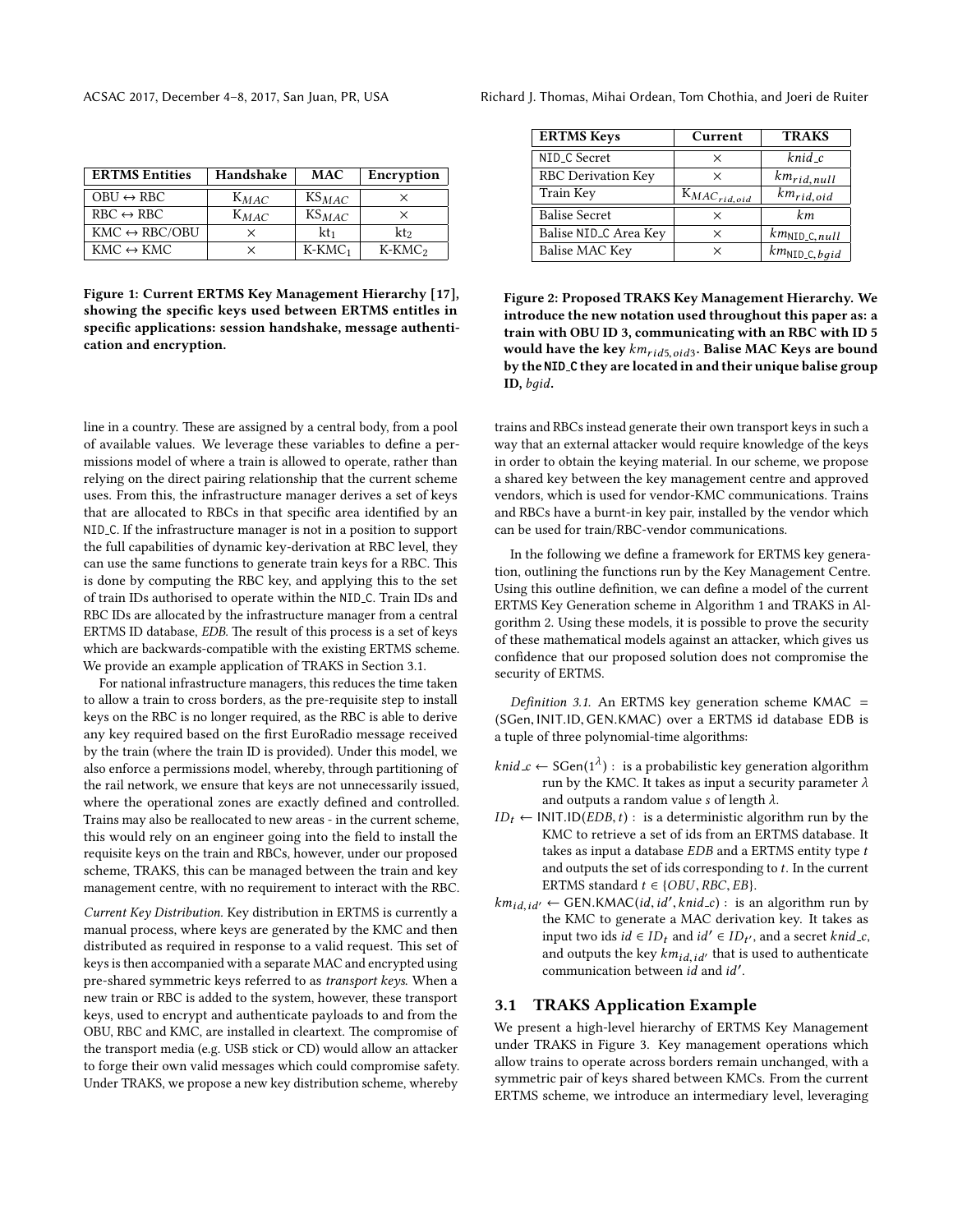NID<sub>-C</sub>, denoted in Figure [3](#page-5-3) by *knid<sub>-Cx</sub>* where x is the identity of the region (NID\_C) of operation. NID\_C is an allocated ERTMS variable that represents a specific region or line. This has a unique secret key allocated per NID C, representing a mapping from NID C to its line secret.

For a given region or line, a number of RBCs may operate. Using the line secret knid  $c_x$ , and the RBC identity, the RBC keys are established. In the figure, we show two trains which are authorised to operate over two NID\_C regions each. By applying Definition [3.1](#page-4-2) and additionally supplying the identity of the train, the KMC allocates the keys required to the OBUs. For the RBCs, however, a single derivation function is required to establish the keys.

More concretely, let us consider an example national domain defined by Figure [3,](#page-5-3) with 4 NID\_C regions and 6 RBCs. For each NID C in this domain, which have NID C values 1, 2, 3 and 4, the Key Management Centre will generate a line secret (based on a function which produces random output, e.g. using a Hardware Security Module) for the regions. It stores the line secret output  $knid_c_1, \ldots, knid_c_4$ . To provide RBC keys, the Key Management Centre will use the line secret for the given NID C and compute the individual key for that RBC by combining the ID of the RBC and the line secret. We discuss the specifics of generating keys in Section [9.](#page-10-0) As an example, for  $RBC_2$  and  $RBC_3$ , the Key Management Centre will use the line secret for  $NID_C_2$ , knid  $c_2$ , and compute the individual RBC keys based on the IDs of  $RBC<sub>2</sub>$  and  $RBC<sub>3</sub>$  (i.e.  $rid2$ and rid3), producing  $km_{rid2,null}$  and  $km_{rid3,null}$ , which would then be installed on the RBCs.

When train keys are required, the KMC will determine for which RBCs a key is required, and, for each of these RBCs, it will derive the corresponding RBC key, and output a key which is the result of applying the train ID to the RBC key using GEN.KMAC(rid, oid,  $knid_c_x$ ). This results in a key which uniquely pairs a train to a given RBC and can be installed on the train. When a train sends the first EuroRadio message, the RBC will use the ID of the train to compute the key it requires using the key it has installed by applying the train ID to the RBC key installed. As an example, for  $Train_1$ , with ID oid1, which operates in NID Cs 1 and 2, it will receive all the necessary keys to communicate with the RBCs in that area, i.e.  $km_{rid1,oid1}, km_{rid2,oid1}$  and  $km_{rid3,oid1}$  will be installed on the train.

In the rest of this paper, we formalise the definition of this scheme and prove its correctness, and discuss how it can be implemented and used. In Section [5,](#page-5-1) we consider the security requirements and attacker model that TRAKS must work with, before defining the key lifecycle. We formally define the current ERTMS key management scheme in Section [4,](#page-5-0) presenting the TRAKS scheme in Section [5.](#page-5-1) We apply these formal definitions in Section [6](#page-7-0) to prove that the current ERTMS Key Management scheme and proposed TRAKS scheme are secure.

#### <span id="page-5-0"></span>4 OFFLINE ERTMS KEY GENERATION

In this section, the Offline ERTMS key generation scheme that is currently in use is presented in more detail.

The key provisioning process begins with the vendor (e.g. Siemens, Alstom and Bombardier) of an entity (e.g. OBU) making a formal request for an identity (ETCS ID), followed by a request for keys.

<span id="page-5-3"></span>

Figure 3: TRAKS Key Hierarchy for ERTMS. TRAKS is composed of four layers: (1) the national infrastructure for the 'home domain', which is responsible for liaising with foreign KMCs. (2) Geographic regions within a country, known as NID C. (3) RBCs, responsible for command and control messages to trains. (4) Trains, which operate across one or more NID<sub>-C</sub> regions.

The KMC then responds by issuing the two transport keys,  $kt_1$  and  $kt_2$ , used for authentication and encryption respectively. The two keys are sent in the clear on portable media devices [\[19\]](#page-12-5), to be installed.

On successful installation of  $kt_1$  and  $kt_2$ , the KMC will generate unique keys for each train and RBC pair with identified through their IDs oid and rid respectively. In order to authenticate messages exchanged between them, each entity receives a collection of these keys. We will denote the set of keys with which OBUs and RBCs are provisioned as KM. KM may be initially empty (in the case of a new train or RBC), but it keys will be added as the train is authorised to communicate with relevant RBCs.

We provide an algorithm for the GEN.KMAC(id, id', knid\_c) func-tion from Definition [3.1](#page-4-2) in Algorithm [1.](#page-5-2) This algorithm takes as input two IDs,  $id$  and  $id'$  corresponding to the two entities which are authorised to communicate with one-another and returns a randomly generated 3DES key to be used for message authentication in the EuroRadio protocol. For example, the key between a train with oid and an RBC with rid is:  $km_{rid,oid} \leftarrow SGen(1^{\lambda})$ .

| <b>Algorithm 1: Offline ERTMS key generation</b>      |
|-------------------------------------------------------|
| <b>Input</b> : $id$ , $id'$<br>Output: $km_{id, id'}$ |
| 1 function GEN.KMAC(id, id', null)                    |
| 2   $km_{id, id'} \leftarrow SGen(1^{\lambda})$       |

- 
- <span id="page-5-2"></span>return  $km_{id,id'}$

#### <span id="page-5-1"></span>5 TRAKS - A UNIFIED ERTMS KEY MANAGEMENT SCHEME

In this section we propose TRAKS, our efficient key generation scheme for ERTMS. Our scheme uses the existing partitioning of the rail network into individual zones of control, denoted by a national identifier, which is announced to the train by EuroBalises. Using this partitioning, we enforce a permissions model which ensures that trains are not able to operate outside their agreed areas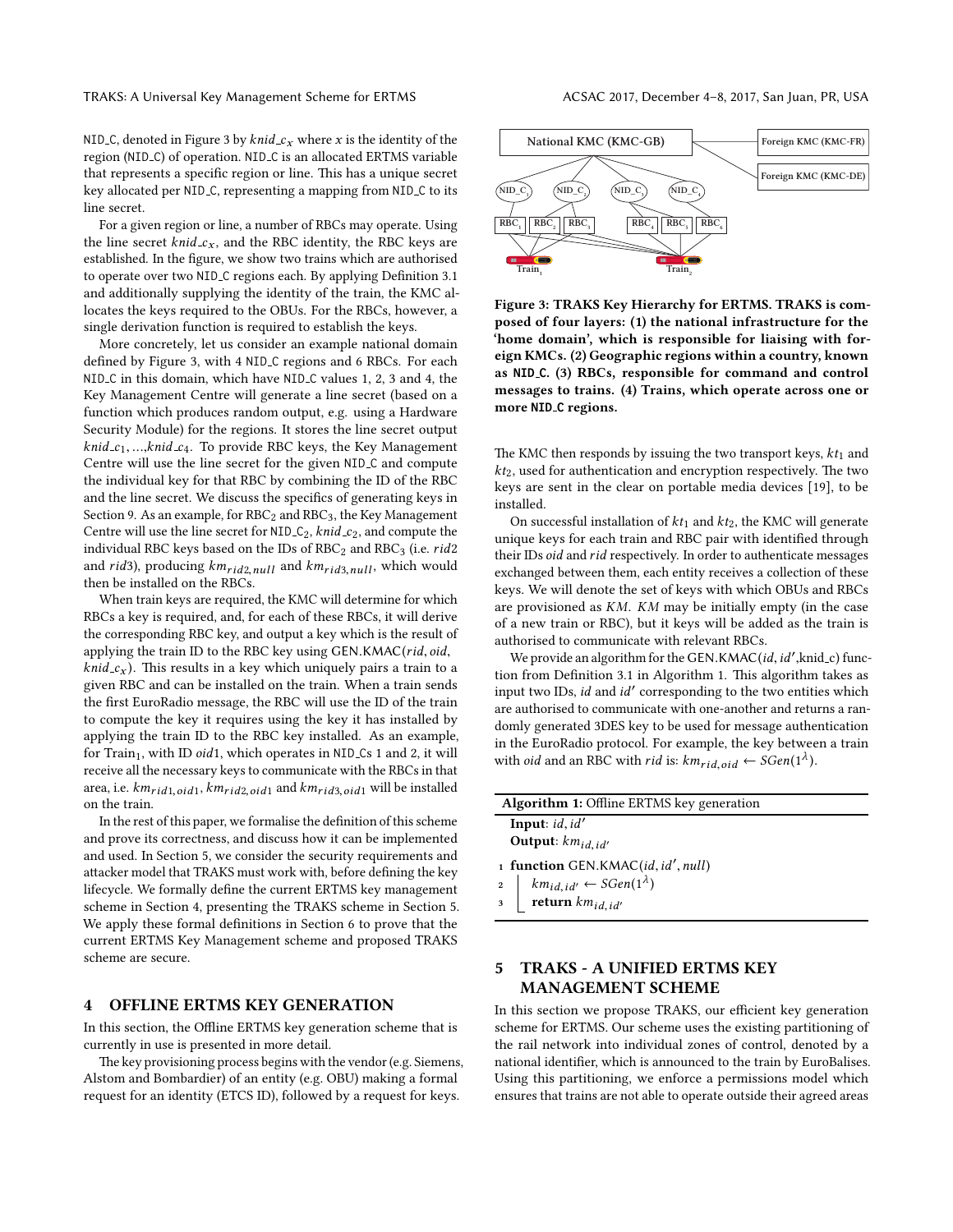ACSAC 2017, December 4–8, 2017, San Juan, PR, USA Richard J. Thomas, Mihai Ordean, Tom Chothia, and Joeri de Ruiter

of operation. TRAKS improves on the offline ERTMS scheme by allowing the key generation to be dynamic for RBCs thus improving the interoperability and reducing operational complexity for crossborder operations, while maintaining static key provisioning to trains. This provides maximum backwards compatibility with the current standards and practices.

In addition to the reduced management overheads, our scheme also provides authentication to messages both between OBUs and RBCs, and between OBUs and EuroBalises (EBs) making it universally applicable to any rail entity.

#### 5.1 Secret Generation

In the rail network for a given country, there will be one or more regions. Each is identified through a public value,  $NID_C_i$  for the region with NID<sub>-C</sub> value *i*. For each NID<sub>-C<sub>i</sub>, the KMC will generate</sub> a random  $kni d_c$ ; secret. As such, multiple secrets can be produced by the KMC to partition the rail network into geographic zones, and/or to establish trust between entity types, e.g. keys between OBUs and RBCs are generated using  $knid_c_1$  and keys between OBUs and RBCs are generated using  $kni d_c$  for zone NID  $C_1$  and  $NID_C<sub>2</sub>$  respectively'.

Similarly to the offline ERTMS scheme the TRACKS shared secret is generated using:

$$
knid\_c_i \leftarrow \text{SGen}(1^{\lambda})
$$

where SGen( $1^{\lambda}$ ) is a pseudo-random number generator (PRNG) with the security parameter  $\lambda$ . Unlike the offline ERTMS scheme, however, this secret is never given directly to OBUs or RBCs. It is instead used together with IDs to generate the message authentication keys. This approach greatly enhances the usability of the scheme by reducing the overall management overhead (i.e. secret key material storage, distribution and disposal). In the following, we will detail how we use this secret to generate the authentication keys for each ERTMS entity.

#### 5.2 Key Generation

<span id="page-6-2"></span><span id="page-6-1"></span>

| <b>Algorithm 2: TRAKS key generation</b>                                        |           |
|---------------------------------------------------------------------------------|-----------|
| <b>Input</b> : $id$ , $id'$ , $s$                                               |           |
| Output: $km_{id, id'}$                                                          |           |
| 1 function GEN.KMAC(id, id', s)                                                 |           |
| /* for computing keys using $s = knid_c$                                        | $\star$ / |
| if $id \neq null$ then<br>$\overline{2}$                                        |           |
| $km_{id, id'} \leftarrow PRF(id, s);$<br>3                                      |           |
| if $id' \neq null$ then<br>$\overline{\mathbf{4}}$                              |           |
| $\vert$ km <sub>id,id'</sub> $\leftarrow$ PRF(id', km <sub>id,id'</sub> );<br>5 |           |
| /* for computing OBU-RBC keys using                                             |           |
| $s = km_{rid, null}$                                                            | $\star$ / |
| else if $id = null$ then<br>6                                                   |           |
| $km_{id_id'} \leftarrow PRF(id', s);$<br>$\overline{7}$                         |           |
| return $km_{id, id'}$<br>8                                                      |           |

<span id="page-6-0"></span>Keys in TRAKS are generated using Algorithm [2,](#page-6-0) using knid\_c and the IDs of the communicating ERTMS entities. Algorithm [2](#page-6-0) can be used to generate both (1) static keys which can be used to directly authenticate messages between two entities with identities id, and  $id'$  and (2) dynamic keys which can be combined by the holder with any id' to derive a static key. We continue with concrete descriptions of how keys are generated for OBUs, RBCs and EBs using TRAKS.

OBU Key Generation. OBU keys are static keys which are entirely computed by the KMC. Similarly to the offline ERTMS scheme, when a train identified by ID oid is authorised to operate on a specific line it is provisioned with a set of keys  $KM = \{km_{rid1,oid},$  $km_{rid2,oid}, \ldots, km_{ridn,oid}$  where rid1, ..., ridn are the IDs of the RBCs which control the line.

Each key  $km_{ridi,oid}$  is computed using GEN.KMAC(ridi, oid,  $knid_c$ ) detailed in Algorithm [2.](#page-6-0) First the secret  $knid_c$  is combined with the RBC's ID ridi using a PRF to generate an intermediate pseudo-random value (line [3\)](#page-6-1). This intermediate value is subsequently combined using the same PRF function with the oid to create the final  $km_{ridi,oid}$  key (line [5\)](#page-6-2).

The PRF can be any secure, non-malleable function, which is proven secure against length-extension attacks, such as HMAC-SHA-256 or AES-CMAC. It is easy to see that until now, our scheme is fully backwards-compatible, as there are no changes to how the keys are managed by the train.

RBC Key Generation. In TRAKS, keys that are provisioned to RBCs are dynamic. This means that RBCs are able to produce keys and communicate with any train for which they have an OBU ID. Under the current ERTMS implementation, trains are required to broadcast their oid in plaintext as part of the EuroRadio handshake when communicating with a RBC. This enables TRAKS to seamlessly replace the existing ERTMS scheme with only minor modifications to the RBCs internal programming.

Algorithm [2](#page-6-0) is also used to generate RBC keys. Unlike in the case of the trains where OBUs are provisioned with a set of keys, the RBCs only have one key,  $km_{rid, null}$ , computed by running GEN.KMAC( $rid$ ,  $null$ ,  $knid$ <sub>-c</sub>), where rid is the RBC's own ID. The value returned is the intermediate value computed in line [3.](#page-6-1)

RBCs can use  $km_{rid, null}$  by running GEN.KMAC(null, oid,  $km_{rid,null}$ ) for any broadcasted *oid* to compute the message authentication key  $km_{rid,oid}$ .

It is easy to observe that generating key  $km_{rid,oid}$  based on the  $knid_c$  secret can be used to enforce the permissions model explicitly. Any OBU and any RBC which are able to complete the EuroRadio handshake protocol must have been explicitly approved to operate in a given NID C, as opposed to the current scheme, where this is implicit and therefore could be violated.

EuroBalise Key Generation. Another significant benefit of TRAKS is that it can be used without modifications to generate authentication keys for any pair of ERTMS entities. Here, we will try to exemplify this using EuroBalises (EB), however the scheme should work with other, possibly not yet developed, rail entities. Currently, EuroBalises offer no cryptographic protection of their payloads, and are implicitly trusted by the train for accuracy and validity.

The process of generating the unique authentication keys for balises is similar to the one used to generate the keys for the OBU-RBC pairs.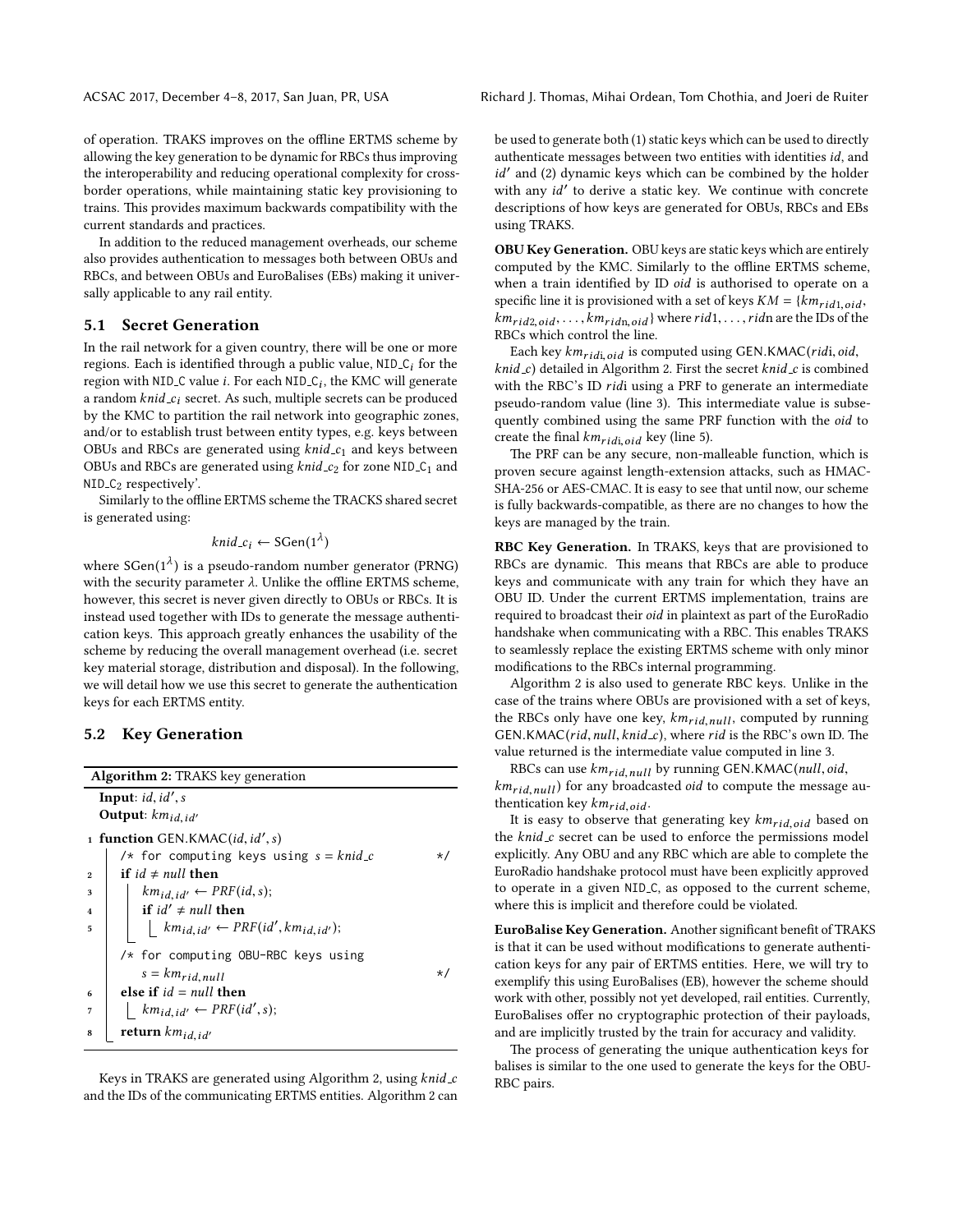The KMC generates a balise specific shared secret as  $kbls \leftarrow$ SGen( $1^{\lambda}$ ) which ensures that the shared keys between EBs and OBUs are completely separate from the ones shared between OBUs and RBCs and are generated by each the KMC responsible for each country. However, unlike messages sent by trains or RBCs, messages sent by EBs are fixed. Furthermore EuroBalises are unable to perform any cryptographic operations. As such, when using TRAKS between OBUs and EBs, the balises will be provisioned with their fixed messages concatenated with the corresponding MAC. The MAC will be computed using a static authentication key generated by running GEN.KMAC(NID\_C, bqidi, kbls) for each balise group *bqidi* under the control of NID<sub>-C</sub>. A balise group is a collection of balises concentrated in a common geographical area, for example, deployed along a rail line. We recommend the use of groups of balises instead of single balises to ease deployment. However, we note that the scheme would work similarly if balise group IDs would be replaced with balise IDs. More details are provided in Section [9.2.](#page-10-1)

Following key provisioning to a balise, the corresponding keys for NID C, which are used for provisioning OBUs, can be computed as follows:

 $km_{\text{NID C. null}} = \text{GEN.KMAC}(\text{NID_C, null, kbls}).$ 

This allows trains to use  $km<sub>NID.C. null</sub>$  to generate keys corresponding to any balise group created using the key kbls and NID C by computing  $km_{\text{NID\_C},\text{baid}}$  as:

 $km_{\text{NID}\_C,baid} = \text{GEN.KMAC}(null, bgid, km_{\text{NID}\_C,null}).$ 

#### <span id="page-7-0"></span>6 SECURITY ANALYSIS

In this section, we formally discuss the security of ERTMS key generation using a game-based approach.

We begin by stating that the attacker is given access to all IDs that can be generated from EDB. The attacker wins if it is able to generate a valid key  $km_{id, id'}$  for any pair  $(id, id')$  for the types t and t', where  $id \in INIT.ID(EDB, t)$  and  $id' \in INIT.ID(EDB, t')$ . We define the ERTMS KMAC security with a game played between a challenger  $C$  and an adversary  $\mathcal A$  as follows.

Definition 6.1 (Key indistinguishably from random). Let  $KMAC =$ (SGen, INIT.ID, GEN.KMAC) be a scheme over a database EDB with security parameter  $\lambda$ , t and t' are entity types with  $t \neq t'$ , and  $b \in \{0, 1\}$ . We consider  $Exp^b_{\mathcal{A}}(KMAC)$  (see Fig. [4\)](#page-7-1), a probabilistic experiment played between an adversary  $A$  and a challenger  $C$ consisting of:

- (1) Get IDs.  $C$  runs INIT.ID for types  $t$  and  $t'$  to generate the sets  $ID$  and  $ID'$ .
- (2) Generate keys. C generates a new random secret s and uses it to generate unique keys by running GEN.KMAC(id, id', s) for all pairs  $(id, id') \in ID \times ID'$  except for  $(last(ID), last(ID')).$ The function  $last(X)$  returns the last element from a set X.
- (3) Challenge. If  $b = 0$  then the last key is generated as  $km_{last(ID), last(ID)} \leftarrow$  GEN.KMAC(last(ID), last(ID'), s). If  $b = 1$  then  $km_{last(ID),last(ID')}$  is sampled randomly from the keyspace  $K$ .
- (4) Guess.  $A$  is given access to all the identifiers in ID and ID' and to all the generated keys  $km_{id,\,id'}$ , where  $(id,id') \in ID \times$

<span id="page-7-1"></span>

| $Exp^b_{\mathcal{A}}(KMAC)$                                                   |
|-------------------------------------------------------------------------------|
| $ID \leftarrow \{i   i \in \text{INIT.ID}(EDB, t)\}\$                         |
| $ID' \leftarrow \{i   i \in \text{INIT.ID}(EDB, t')\}$                        |
| $s \stackrel{R}{\leftarrow}$ SGen(1 <sup><math>\lambda</math></sup> )         |
| for $id \in ID$ , $id' \in ID'$ do:                                           |
| if $(id, id') \neq (last(ID), last(ID'))$ :                                   |
| $km_{id, id'} \leftarrow$ GEN.KMAC(id, id', s)                                |
| endif                                                                         |
| endfor                                                                        |
| if $b = 0$ :                                                                  |
| $km_{last(ID), last(ID)} \leftarrow$ GEN.KMAC(last(ID), last(ID'), s)         |
| else :                                                                        |
| $km_{last(ID), last(ID')} \stackrel{R}{\leftarrow} K$                         |
| endif                                                                         |
| $b' \leftarrow \mathcal{A}((km_{id, id'})_{id \in ID, id' \in ID'}, ID, ID')$ |
| return b                                                                      |

Figure 4: ERTMS key derivation security game for an adversary A.

ID', and computes a guess  $b' \in \{0, 1\}$ . The output of the experiment is  $\overline{b}$ .

The advantage of an adversary  $A$  against the security of the keys generated in ERTMS is defined as:  $\overline{a}$  $\overline{a}$ 

$$
Adv_{\mathcal{A}} = \left| \Pr \left[ Exp_{\mathcal{A}}^{0}(\text{KMAC}) = 1 \right] - \Pr \left[ Exp_{\mathcal{A}}^{1}(\text{KMAC}) = 1 \right] \right|
$$

The key is indistinguishable from random if the advantage is negligible in λ.

In the following, we will show that both the current ERTMS scheme KMAC $_{ERTMS}$ , and our proposed scheme KMAC $_{TRAKS}$ , produce keys that are indistinguishable from random.

Key Indistinguishably for  $KMAC_{ERTMS}$ . It is easy to observe that the advantage of the adversary is based on its ability to distinguish the output produced by GEN.KMAC from random. How-ever, the protocol specification (see Algorithm [1\)](#page-5-2) shows that the key  $km_{id, id'}$  for any pair  $(id, id')$  is already randomly sampled. Thus, the advantage of  $\mathcal A$  to distinguish  $km_{id_id'}$  from random,  $|\Pr[Exp^0_{\mathcal{A}}(\text{KMAC}_{ERTMS}) = 1] - \Pr[Exp^1_{\mathcal{A}}(\text{KMAC}_{ERTMS}) = 1]|,$ is negligible in  $\lambda$ .

Key Indistinguishably for  $KMAC_{TRAKS}$ . Based on the protocol specification (presented in Algorithm [2\)](#page-6-0) there are three cases for GEN.KMAC.

Case 2. If two identifiers id and id' are provided as inputs to GEN.KMAC then the key  $km_{id,id'}$  is generated as follows:

- (1) An intermediary key is generated by running the PRF with the secret s and input id. As shown in Case 1, this is indistinguishable from random.
- (2) The previously generated intermediary key is used as a secret in a second PRF run that also takes as input  $id'$ . If the PRF is secure then this output will also be indistinguishable from random.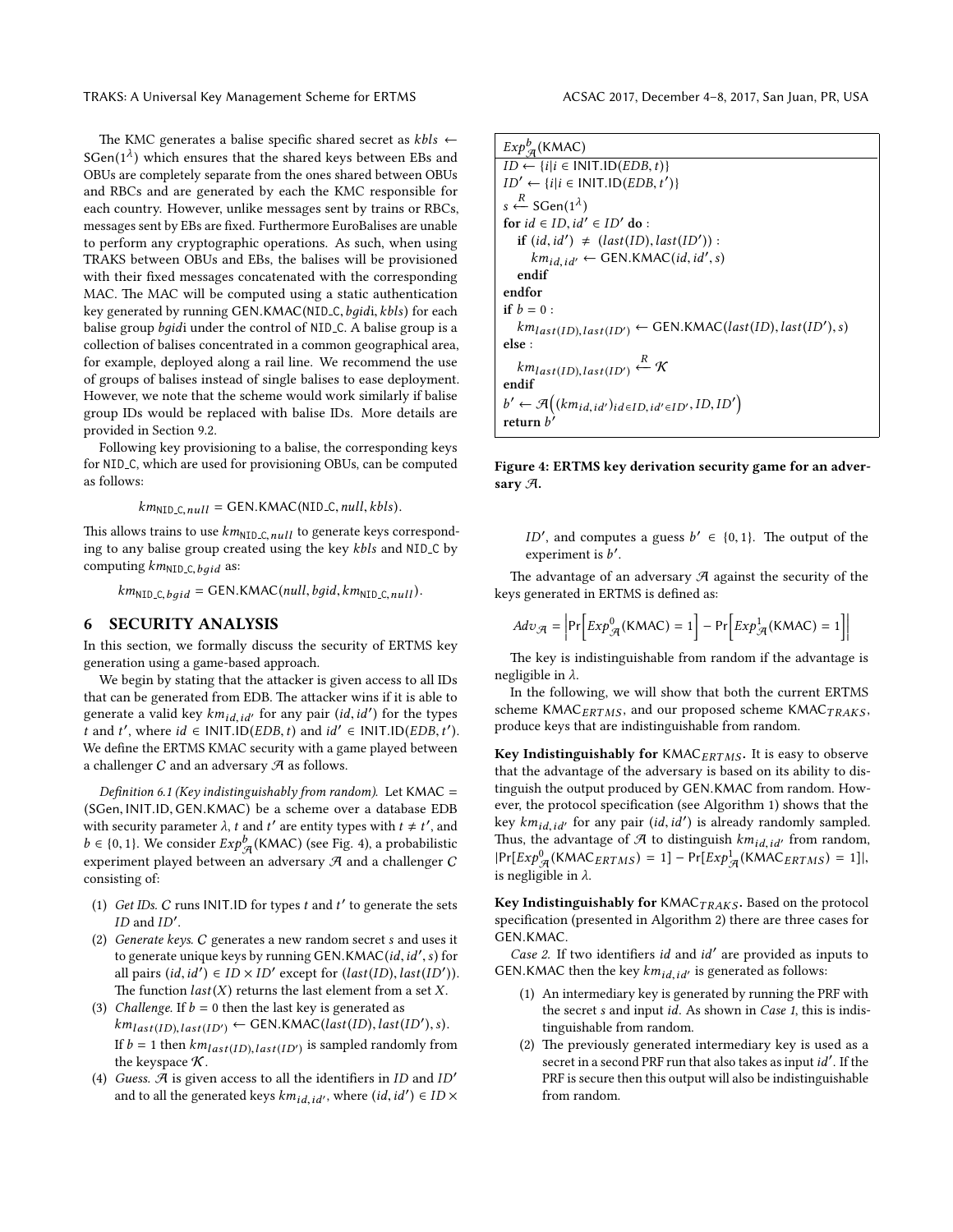ACSAC 2017, December 4–8, 2017, San Juan, PR, USA Richard J. Thomas, Mihai Ordean, Tom Chothia, and Joeri de Ruiter

Case 3. If identifier id' is provided together with the secret  $km_{id,null}$  as inputs to GEN.KMAC then the key  $km_{id,id'}$  is generated as in the Case 2.2 above, i.e. the value  $km_{id,null}$  is used as an input, together with  $id'$  to a PRF. As  $km_{id,null}$  is indistinguishable from random (see Case 1), if this PRF is also secure then the output will be indistinguishable from random.

Thus, the advantage of  $A$  to distinguish any  $km_{id,id'}$  for TRAKS,  $|\Pr[Exp^0_{\mathcal{A}}(\text{KMAC}_{TRAKS}) = 1] - \Pr[Exp^1_{\mathcal{A}}(\text{KMAC}_{TRAKS}) = 1]|$ will also be negligible in  $\lambda$  for any pair (id, id').

#### <span id="page-8-0"></span>7 THE TRAKS KEY MANAGEMENT **LIFECYCLE**

In this section, we outline the key lifecycle for TRAKS, beginning with how the keys will be used and the changes required to support TRAKS. We then look at other aspects, for example key revocation and disposal of RBCs and trains.

Key Usage. Under our proposal, the RBC will be in an improved position, whereby it does not require individual keys to be assigned to it for a particular train. It is now able to derive its own symmetric keys based on some public information broadcast by the train, namely the ETCS ID. As a result, an RBC only requires a single key to be installed on it, which it uses to derive the keys which will correspond to those of the train. In the event that the RBC software does not support dynamic key generation, it may proceed using the same set of keys that would be allocated to trains for that RBC ID. Within the EuroRadio protocol, no changes are required to the core protocol that takes place, other than the way that the lookup of the key takes place. Currently, the RBC will use its ETCS ID and look for a corresponding entry that pairs the RBC to the Train ETCS ID and vice versa for the train. If an entry exists, it will use that key, otherwise, the EuroRadio protocol will fail as no key could be found. For our proposal, the RBC instead uses the  $km_{rid,null}$  key, to derive the key which it can then use to compute a symmetric session key for the MAC authentication in EuroRadio.

For the train, when keys are allocated, the KMC will look up a set of the RBCs within the NID<sub>-Cs</sub> specified as authorised, and carry out the computation of  $km_{rid,oid}$  for each RBC. As with the current scheme [\[19\]](#page-12-5), the train will receive a set of keys, which, upon the receipt of the the first response message from the RBC in the EuroRadio handshake (the AU2 message), can select the appropriate  $km_{rid,oid}$  key to use.

Revocation. In this scheme, trains may have their keys revoked using the 'DELETE KEY' command, issued by the KMC, and likewise for the RBC. A blacklist, which would be made available for entities to download during maintenance or stabling would inform the train of RBCs it may no longer engage with, and vice versa for the RBC. However, if there is cause to 'reintroduce' that particular ETCS ID, there is no solution but either to generate a new  $knid_c$ , which is an intensive process to rekey all existing entities, or change the ETCS ID of the affected entity. This, however, should be considered a very rare event. Validity of keys would be governed under the validity of knid c, ensuring that keys are refreshed on a regular, enforced basis. In the event that a train or RBC are to be reintroduced, a new ETCS ID should be introduced, as we consider all keys issued to the original ID to be compromised and should not be eligible for reuse.

Disposal and End-of-Life. Keys should have a set lifetime, which is subject to further discussion and scoping. However, at the end of a key's validity, a 'DELETE KEY' command should be issued to the entity to remove the key, and a confirmation received that the key has been deleted. At the point of end-of-life, in order to prevent cryptographic material being leaked, a 'DELETE ALL KEYS' command should be issued by the KMC, where the entity confirms receipt of the command, prior to deleting its kt keys. During this process, the KMC should retain a copy of the keys, but mark them as invalid, to prevent any keys pertaining to that entity from being issued. If the entity operates across borders, the appropriate Key Management Authorities responsible for cross-border keys should be requested to initiate their appropriate 'DELETE ALL KEYS' command. After this point, the entity in question may be disposed of.

#### 7.1 Discussion

The solution presented in this section has been engineered to be backwards-compatible, such that infrastructure managers may immediately begin to shift to this alternative solution with no changes to the internal way in which EuroRadio operates. All changes here may be performed in software, with most of the code changes lying on the Key Management Centre and RBC interfaces.

That said, our solution can work in both offline and online situations, where in the offline mode, the RBC requires one initialisation and installation of its derivation and kt keys, compared to a visit by an engineer each time a train is introduced to the network and requires 'approval' to communicate with this particular RBC. For trains, however, the keys at the point of manufacture may be installed at the same time, whilst updates may take place whilst the train is stabled and undergoing maintenance. If a train were to be 'moved' and made operational in a different geographic region<sup>[3](#page-8-1)</sup>, then the blacklist for the 'previous' RBCs should be updated to contain that train unless it was going to continue operating in that region. Likewise, a 'DELETE ALL KEYS' command should be issued if the train will no longer operate in a given area.

In the online method, when an RBC comes online for the first time and has carried out the appropriate TLS handshake and client authentication with the KMC, the KMC will simply issue the derivation key and appropriate constraints, as set out in SUBSET-038 [\[17\]](#page-12-18). For a new train, however, the process simply is an online version of the offline system, where instead of physical media being used, an online connection is used. Overall, this solution provides the additional protection that if the Key Management Centre went offline, the entities still retain sufficient keying material to carry out the EuroRadio Handshake. A train should not be allowed to make a journey for which it does not have the appropriate keying material to proceed. This prevents a situation where the GSM connection between the train and RBC is instead redirected to an RBC in another area, where an unsafe instruction may be issued.

We should also consider the case of existing trains which are currently operational. Under the existing offline model, each train has a unique key shared with the appropriate RBC on its 'allowed routes'. This provides an challenging operational concept, where

<span id="page-8-1"></span><sup>&</sup>lt;sup>3</sup>For example, the West Midlands franchise in the United Kingdom is likely to receive 17 of the former Northern franchise British Rail Class 323 electrical multiple units.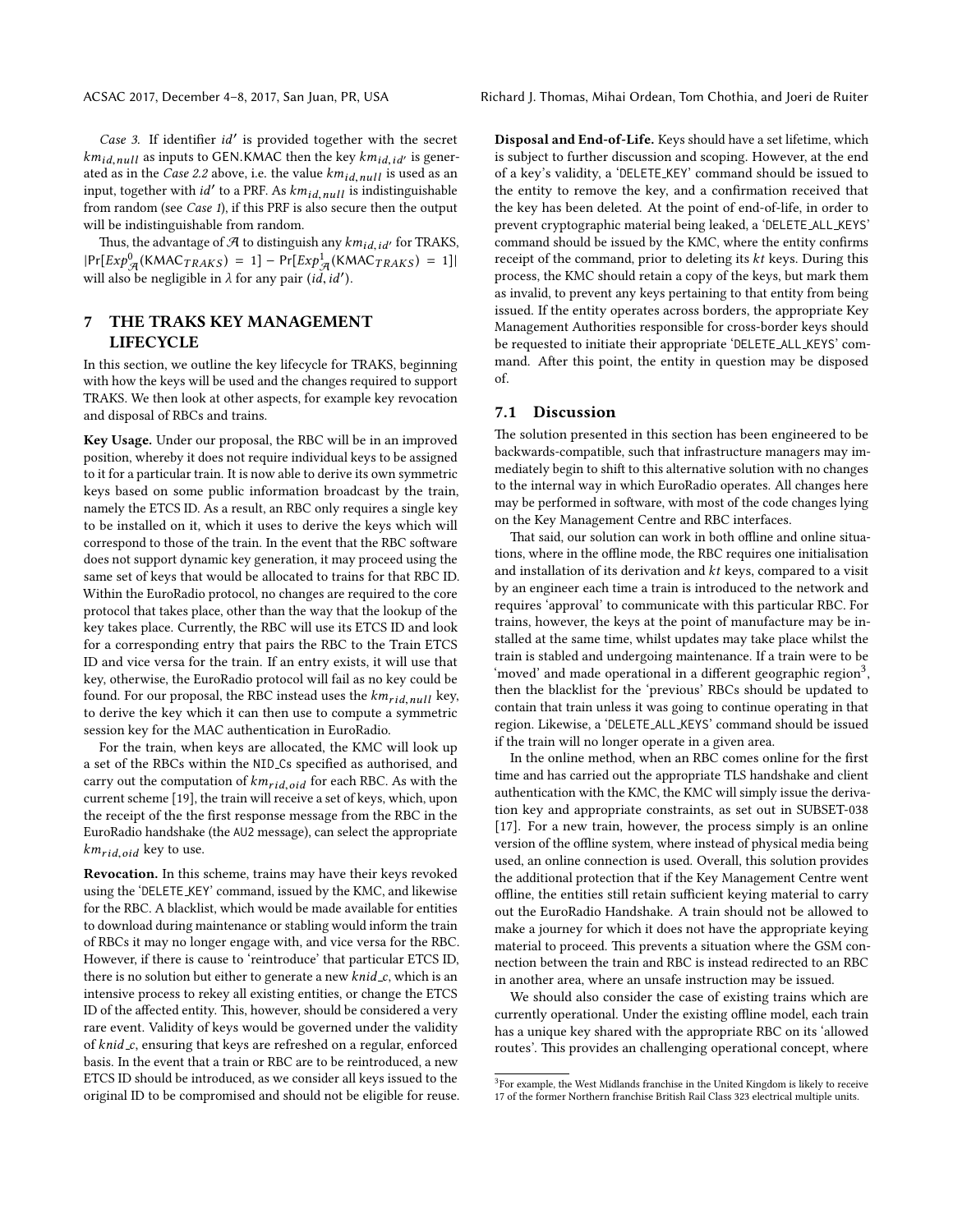during the process of national deployment, the line secret may be set up and appropriate derivation keys established. This means that as RBCs are introduced, no additional keys need to be introduced to trains, and they may immediately be in a position to communicate with the RBC. However, once a national deployment is complete, the process of adding additional keys is expensive, and there are few storage benefits to having few keys. Thus, the KMC may be able to 'precompute' the keys for the train, where the RBC is still required to carry out the appropriate calculations.

For existing lines and entities, their keys will remain valid until the validity period expires, in which course, a replacement key will be issued based on this specification.

Identified changes to the EuroRadio Protocol (in software) and underlying infrastructure are:

- Modification of the way that an RBC looks up keys: it will not perform a lookup, rather it will simply carry out the appropriate key generation computation (as per Algorithm [2\)](#page-6-0) for the key that will allow it to communicate with the train. Trains will continue to be statically keyed, with no changes required.
- Establishing 'line secrets' that correspond to a specific NID<sub>-C</sub> and appropriately generating  $km_{rid,oid}$  keys for RBCs and trains based on this principle.

#### <span id="page-9-0"></span>8 KEY DISTRIBUTION

In the current ERTMS distribution scheme, the transport key is issued by the KMC in the clear, with a requirement on the intermediary to use trusted media (ranging from CD to USB storage). During national deployment, there will be a signicant number of transport keys being issued, with the risk that multiple transport key payloads will be stored on the same media<sup>[4](#page-9-1)</sup>. As the transport key is installed in the clear, an attacker could intercept the transport keys at the point of installation.

Once the attacker has the transport keys, they are able to intercept the encrypted keys from the Key Management Centre when they are installed on the train or RBC. For a train, this means that the attacker can determine the session key with relative ease if they observe the EuroRadio handshake protocol between the train and an RBC. In the case of an RBC, however, this means that an attacker could initiate arbitrary EuroRadio sessions with valid MACs, or even worse, send arbitrary messages to a train with a valid MAC, once the nonces have been obtained which the train would accept. The current scheme is not secure due to this threat, and we propose a new key distribution scheme as follows:

Manufacture/Commissioning. The train/RBC creates its own pair of transport keys,  $kt_1$  and  $kt_2$ , using a hardware security module, exported using a pair of symmetric keys,  $kv_1$  and  $kv_2$ , burnt into the module by the vendor or operator to encrypt and MAC the payload containing the transport keys and the ERTMS identity of the train or RBC. We place a requirement that the vendor has a secure supply chain and the keys are securely generated and handled. If the vendor keys are compromised, new trusted keys would need to be installed onto every train/RBC from that vendor through their update mechanism.

Key Requesting from Infrastructure Manager. The vendor/operator generates a request to the national infrastructure manager (KMC) for the appropriate keys to be installed, providing the transport keys generated by the train or RBC. This request is encrypted and MACed with a pair of symmetric keys issued by the KMC to the 'approved' vendor or operator,  $k_{\upsilon, kmc1}$  and  $k_{\upsilon, kmc2}$ . As a vendor may be responsible for manufacturing trains and RBCs for use in different countries, they determine the appropriate countries that keys are required for and submit requests to the appropriate infrastructure managers.

KMC Processes Request. The KMC verifies the request, as per nationally agreed procedures and, if valid, generates the appropriate  $km_{rid.oid}$  keys as required, encrypted and accompanied by a MAC using the transport keys given and stored as part of the request. The scheme accounts for two cases, dynamic key generation ability and static key usage. For each case:

- $\bullet$  Ability to dynamically generate keys. The Key Management Centre computes a 'master derivation key', i.e.  $km_{rid,null}$  as per Algorithm [2,](#page-6-0) with no additional identity parameter included. It then encrypts and generates a MAC using the transport keys, before issuing the result to the vendor/operator.
- Static key usage. The Key Management Centre identifies the keys required, and generates a set of keys based on the NID\_Cs provided in the request. This is done through re-peated runs of Algorithm [2,](#page-6-0) with the appropriate  $km_{rid,null}$ for the set of RBCs located in the appropriate NID C that the train requires keys to authenticate to them. These keys are encrypted then MACed using the transport keys, prior to issuing them to the vendor/operator.

Key Installation. The vendor/operator then installs the payload of km keys onto the train/RBC where it will verify the MAC and decrypt the keys before installing/performing the maintenance instruction as required. As part of this, the train or RBC will generate a response to confirm the keys are installed, "KEYS INSTALLED", which includes a hash of the database of keys installed on that entity, and encrypts then MACs the response with the transport keys shared between the train/RBC and KMC.

Vendor Commissioning Confirmation. The vendor/operator provides the response to the KMC which verifies it using the transport keys and compares its local key database hash (corresponding to the train/RBC) to ensure that it matches the one in the response. If there is a mismatch, the protocol will require the issuance of keys to take place again.

We provide an example issuance protocol for a new train under the TRAKS scheme in Figure [5.](#page-10-2)

#### 8.1 Considerations

In TRAKS, revocation is considered to be an exceptionally rare event, compared to the regular revocation process we see in publickey revocation with certificates. In the event that a key becomes compromised on a train, the infrastructure manager would be required to allocate a new ETCS ID to the train in question and provide new keys. For an RBC, the same process would take place, where

<span id="page-9-1"></span> ${}^{4}\mathrm{The}$  RBC and OBU selects a specific file from the media for its payloads, typically bound using its ETCS ID[\[19\]](#page-12-5).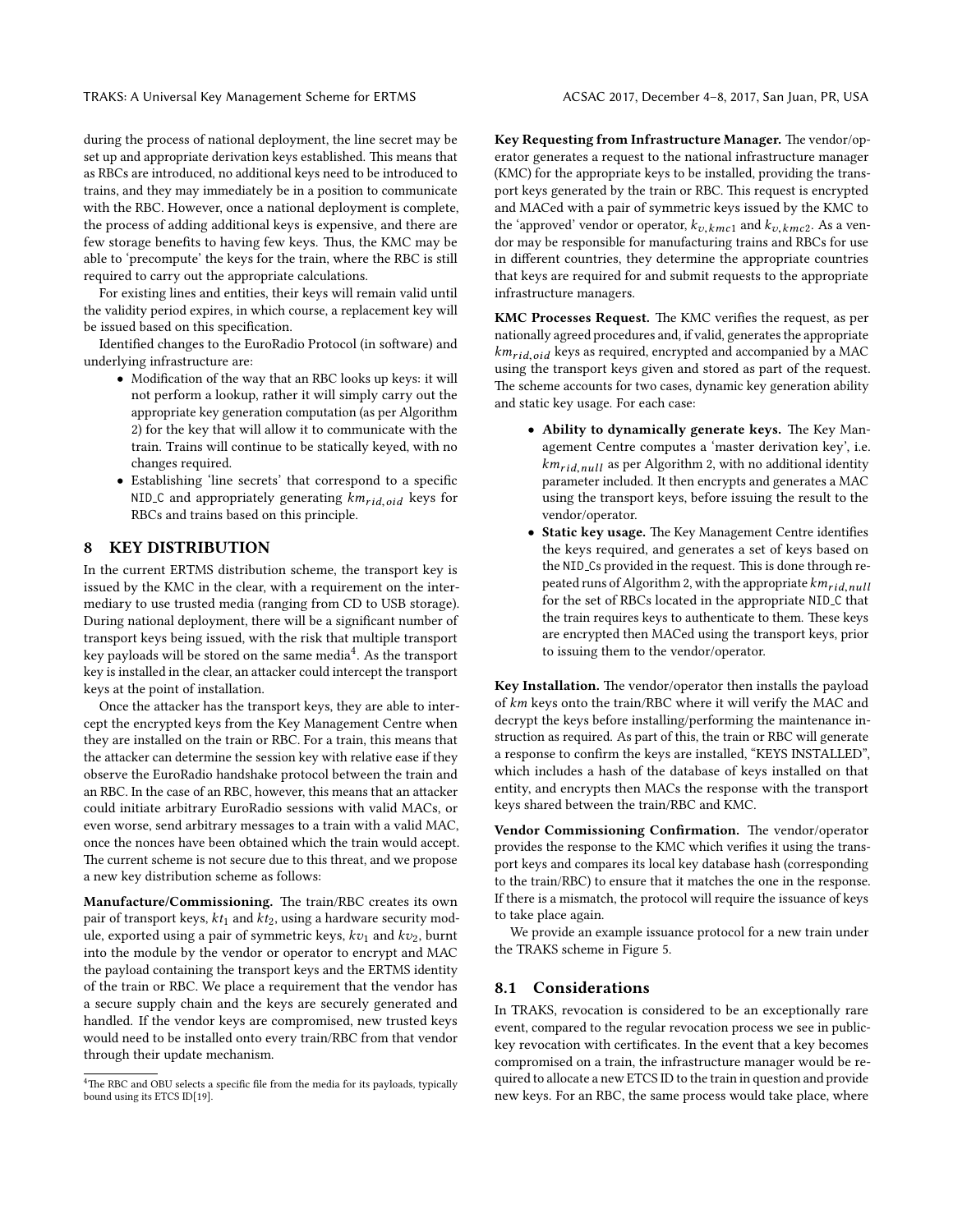<span id="page-10-2"></span>

Figure 5: TRAKS Key Issuance Protocol for a new train t. The train is responsible for generating its own transport keys before encrypting and calculating a MAC using keys  $kv_1$  and  $kv_2$  respectively. The payload is submitted to the vendor as part of the key request to the KMC. The KMC processes the request, generating the necessary keys, where they are then installed on the train. The train is required to submit a checksum of the key database to ensure that the keys held on the train/RBC match what the KMC asserts should be installed. A similar process is run for new RBCs, as described in Section [8.](#page-9-0)

an engineer interacting with the affected unit is an acceptable overhead. That said, the current ERTMS specification and guidance from National Standards Bodies, for example RSSB [\[14\]](#page-12-19) does not recommend quantitatively how long keys should be valid for, beyond 'the most time the key is required'. As part of TRAKS, we recommend a regular rekeying interval to prevent attacks, such as those presented in [\[4\]](#page-12-20). Rekeying can be performed during maintenance intervals, with trains at depots to ensure safe installation of keying material. We do not see the blacklist, maintained and distributed by the KMC, to impose considerable burdens on infrastructure managers and train owners.

For RBCs, which are already connected to a network to allow intercommunication with other RBCs, it may be possible to move the RBCs to communicate with the KMC online, and at regular intervals, whereas for trains, the maintenance would happen offline at the depot.

#### <span id="page-10-0"></span>9 APPLICATIONS OF TRAKS IN A SECURE ARCHITECTURE

In this section, we present applications where TRAKS may be used and the considerations when implementing the scheme. We demonstrate how TRAKS may be used in EuroRadio, before showing how EuroBalises, which are trusted for location and speed/track profile data can be protected with a cryptographic MAC, before highlighting other applications outside of ERTMS.

#### 9.1 EuroRadio MAC Keying

In this subsection, we will discuss the implementation considerations of the TRAKS scheme for the EuroRadio handshake protocol.

We require the use of a pseudo-random function, PRF, in the TRAKS framework. For a National Infrastructure Manager, this could be an HMAC function, such as HMAC-SHA-256, which is believed to be post-quantum secure. For key management operations, where the keys are in transit, a similar keying mechanism should be used between the KMC and approved organisations. For example with vendors and train operators, to ensure that the security of the keying material is never compromised. Given the current scheme relies on 3DES keys, a subset of the 256-bit output can be used as the 3DES key, until support for 256-bit keys is implemented.

We also recommend the use of a blacklist, which should be signed or have an accompanying MAC which can be retrieved on a regular basis, to ensure that, in the event of revocation, RBCs and trains do not interact with possibly compromised infrastructure.

#### <span id="page-10-1"></span>9.2 EuroBalise Payload Security

Currently, the data held on EuroBalises is protected with a CRC [\[21\]](#page-12-3), which allows an attacker to define their own balise payload, increasing line speeds or creating a 'virtual' block which overlays two sets of balise groups (BGs). This data is trusted by the train to be accurate and is used in position reports to the RBC, which in turn is used for the safe supervision of the network.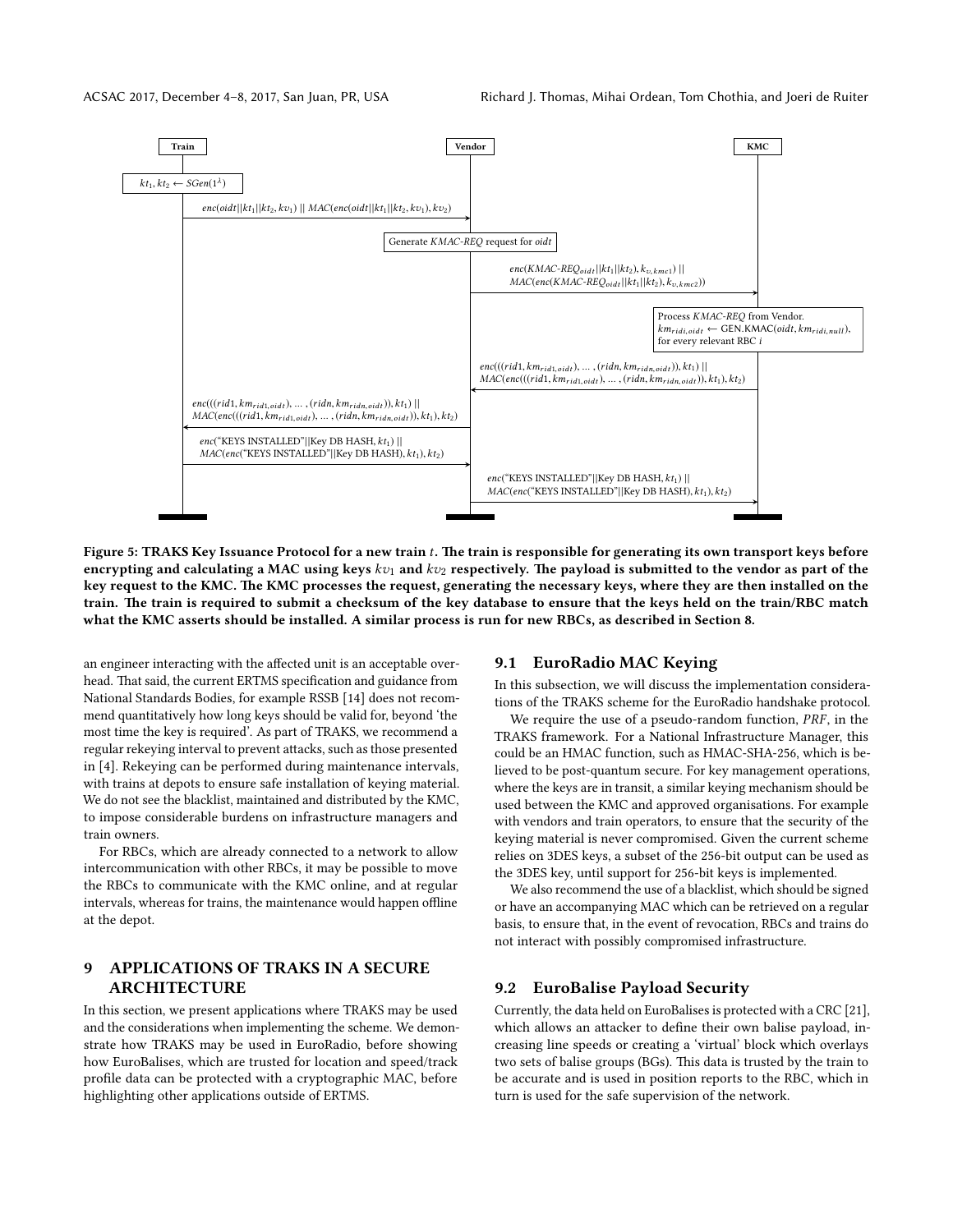Generally, 'read-off' components are secure in providing broadcast information in plaintext when used in conjunction with a verified component. However, when used as part of a trusted network to make safety-critical decisions, it is not acceptable to have only add a checksum to the data. This only provides error-detection and does not defend against an attacker who is capable of either manipulating or emulating a balise, as they can be arbitrarily forged. Therefore, the payloads on the balises should be authenticated. Balise payloads, with the exception of ETCS Level 1 deployments, are static in data, which can therefore be signed or be accompanied with a MAC. We use the TRAKS framework to define a Key Management Scheme, which provides a 'per-balise' MAC Key, ensuring that the compromise of one balise-specific key does not enable the attacker to impersonate other balises in the network.

At the root of TRAKS, the Key Management Centre generates a national balise secret, e.g. for Great Britain,  $km_{GB}$ , which is used to generate all subkeys which are linked to the NID C of the line. This produces  $km_{\rm NID\_C, \, bgid}$  which is installed on all OBUs allowed to operate within a given NID C. When the train passses over the balise and reads the telegrams from it, it can derive the MAC Key using the Balise Group ID, and verify the MAC. In the case the MAC fails verification, a 'violation' is recorded, so that the infrastructure manager can attend to the faulty balise. In the event that the train is at fault, recording erroneous 'violations', it is expected that issue is referred to the vendor for reactive maintenance.

Under this scheme, we add the requirement that all OBU units must have a trusted execution environment installed, for example Intel SGX and ARM TrustZone. This is necessary to prevent that the set of  $km_{\text{NID\_C},\text{bgid}}$  keys can be extracted from the OBU and to ensure only authorised cryptographic operations can be performed using the keys. Balises do not have the  $km_{\text{NID\_C},\text{bqid}}$  key installed on them at any time - the key is made available to the encoding units during maintenance periods, with the balise only containing the (plaintext, MAC) payload. No changes are required to the balise, as it does not carry out any computation.

While balise keys are always derived and never stored on any system, balise-specific keys provide defence in depth. This ensures that the compromise of one balise MAC does not compromise other balises, as the MAC key is specific to that particular balise. It should be noted, however, that EuroBalises can still be moved.

An alternative solution would be to implement a protocol where the train and balises are able to communicate in which MAC are computed in real-time. However, when considering the speed considerations at which balises are read, in excess of 300km/h, where three 'telegrams' from the balise group must be successfully read, implementing such a protocol would be difficult and an interactive authentication protocol would be infeasible. Therefore, providing a static payload with a MAC is far more efficient and less prone to errors in transmission. Assuming reading an unauthenticated/CRCencoded 1023-bit balise message takes t milliseconds to read and process (e.g. 1.81ms for a train running at 500km/h, with no read failures, average conditions and data rates), adding TRAKS authentication would only increase this time by 6%. This effectively means that the impact is 1.92ms or 26.6cm by the time the train has read, derived the balise MAC key, and validated the MAC, which can be further mitigated with better hardware. That said, the benefits are considerable with minimal cost in time.

Currently, the CRC as well as other data used in integrity verification uses 110 bits of the total balise payload. If we replace this data with a 128-bit MAC, the available balise payload is reduced by only 18 bits. For the majority of balises ,this should not pose a problem, as Packet 44, used to send non-ERTMS messages from a balise to the train, is defined by the infrastructure manager, and typically will not fill all 1023 bits of balise payload.

#### 9.3 ICS PLC Environments

The TRAKS framework may also be applied to other ICS environments, where a number of programmable logic controllers (PLC) devices in ICS/SCADA environments may communicate with each other and the communication protocol is not protected. This is, for example, the case with MODBUS/PROFIBUS. This lack of protection allows an attacker to carry out a man-in-the-middle attack and affect the operation of the system, potentially putting it into an unsafe situation.

A simple solution to this attack vector is to apply MACs to each message sent by a PLC. However, for an ICS owner, putting one key across the network achieves little security, where the keys could be extracted. Therefore, a partitioning of the system would allow specific 'zones' of control to be drawn, analogous to the NID\_C variable that is used in ERTMS to define regions and lines. With this, a centralised key could be defined per zone and installed onto the appropriate hardware. A derivation step is then included on the controllers which would allow a per-device key to be used in the actual communications.

#### <span id="page-11-0"></span>10 CONCLUSION

In this paper, we have presented a new key management solution which may be applied to a number of industrial control system environments. Using proven cryptographic techniques, we achieve an interoperable, backwards-compatible solution that can be used in ERTMS. It reduces management overheads for National Infrastructure Managers, and delivers post-quantum security. This scheme has further applications beyond EuroRadio, including EuroBalises, to ensure safety through security. By applying a partitioned system principle to ERTMS, we have been able to develop a key distribution scheme which maintains the same level of security in the system, whilst delivering significant benefits to the ICS owners and operators.

Acknowledgements. We would like to thank the UK's National Cyber Security Centre (NCSC) and the Birmingham Centre for Rail Research and Education (BCRRE) for their helpful discussion on technical and standardisation aspects. Funding for this paper was provided by the UK's Centre for the Protection of National Infrastructure (CPNI) and Engineering and Physical Sciences Research Council (EPSRC) via the SCEPTICS: A SystematiC Evaluation Process for Threats to Industrial Control Systems project.